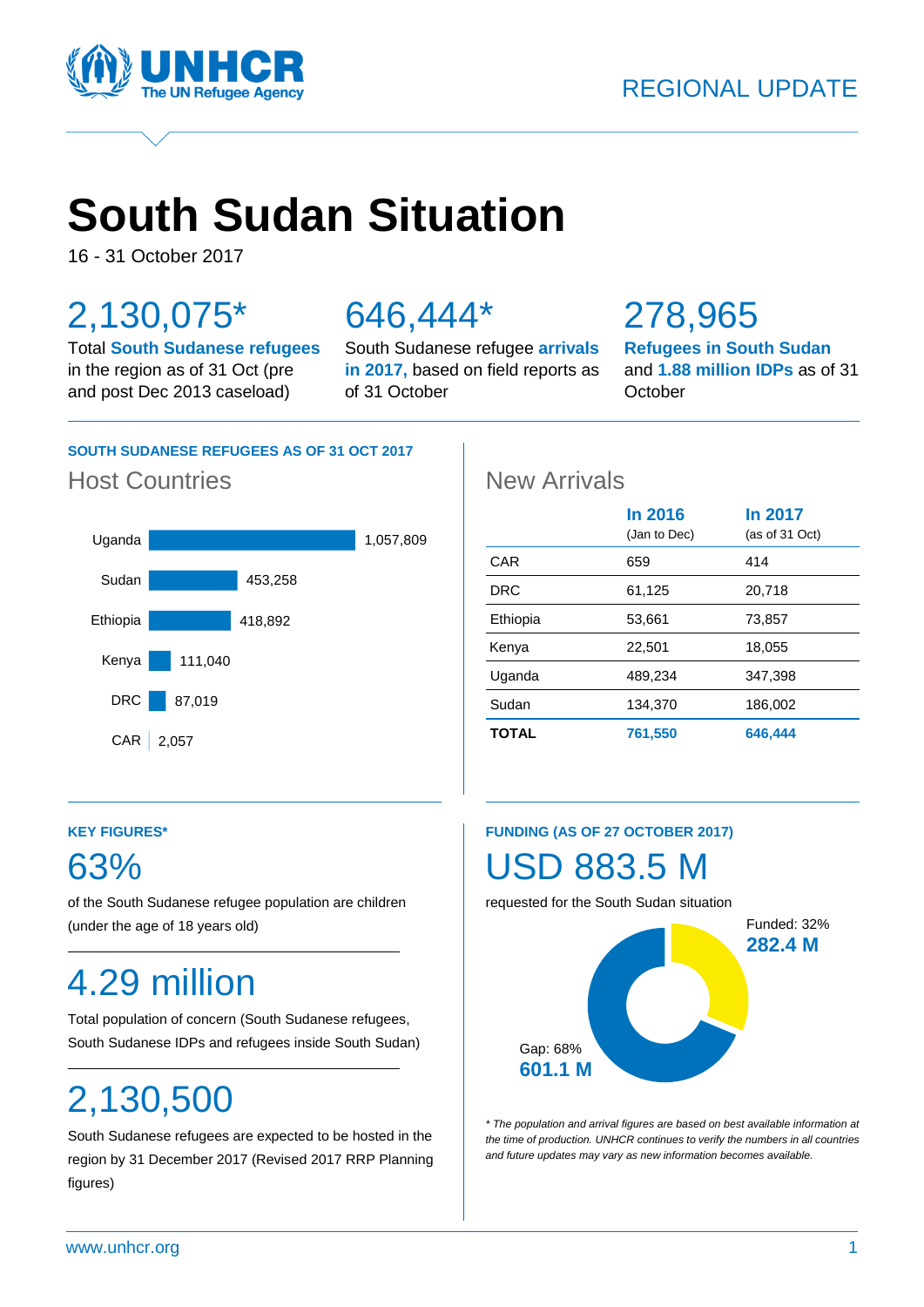

## Regional Highlights

- **Over 11,000 South Sudanese refugees fled South Sudan into neighbouring countries during the month of October.** There are now 2,130,075 South Sudanese refugees in the region, almost reaching the Regional Refugee Response Plan projection of 2,130,500 by 31 December 2017.
- Senior UNHCR officials met with the US Ambassador to the United Nations, **Nikki Haley, in Addis Ababa in late October to appeal for support to end the crisis that has displaced two million South Sudanese inside the country and provoked the flight of a further two million into all six neighboring countries.** Regional Refugee Coordinator for the South Sudanese Situation and Special Advisor to the High Commissioner, Arnauld Akodjenou and Ethiopia Country Representative, Clementine Nkweta Salami, briefed the US delegation on deliberations among humanitarian partners in Nairobi in mid-October, where partners projected a continued influx in 2018. Full press release [here.](http://www.unhcr.org/afr/news/press/2017/10/59f056574/senior-unhcr-officials-meet-with-us-ambassador-to-the-un-nikki-haley.html)
- **In South Sudan**, UNHCR reinvigorated the process of accession of South Sudan to the 1951 Refugee Convention and its 1967 Protocol. During the roundtable in Juba, attended by 30 members of the South Sudan Transition National Legislative Assembly, the Minister of Humanitarian Affairs and Disaster Management Hon. Hussein Mar Nyuot urged parliamentarians to accelerate the ratification of this key international document.
- **In Uganda**, heavy rains have disrupted the refugee response in West Nile, causing damage to infrastructure and property and adversely affecting delivery of services to refugees.
- **In Sudan**, work to clear the land assigned for the new Aliame'va refugee camp in White Nile began in October, with over 600 household plots demarcated so far, along with appropriate sites for administrative buildings and storage areas. The new camp forms an official extension of Al Waral camp and is being planned for 5,000 households to reduce overcrowding at Al Waral. A land extension project for Um Sangour camp to accommodate an additional 3,000 households is also underway. Both sites are expected to be completed by mid-January.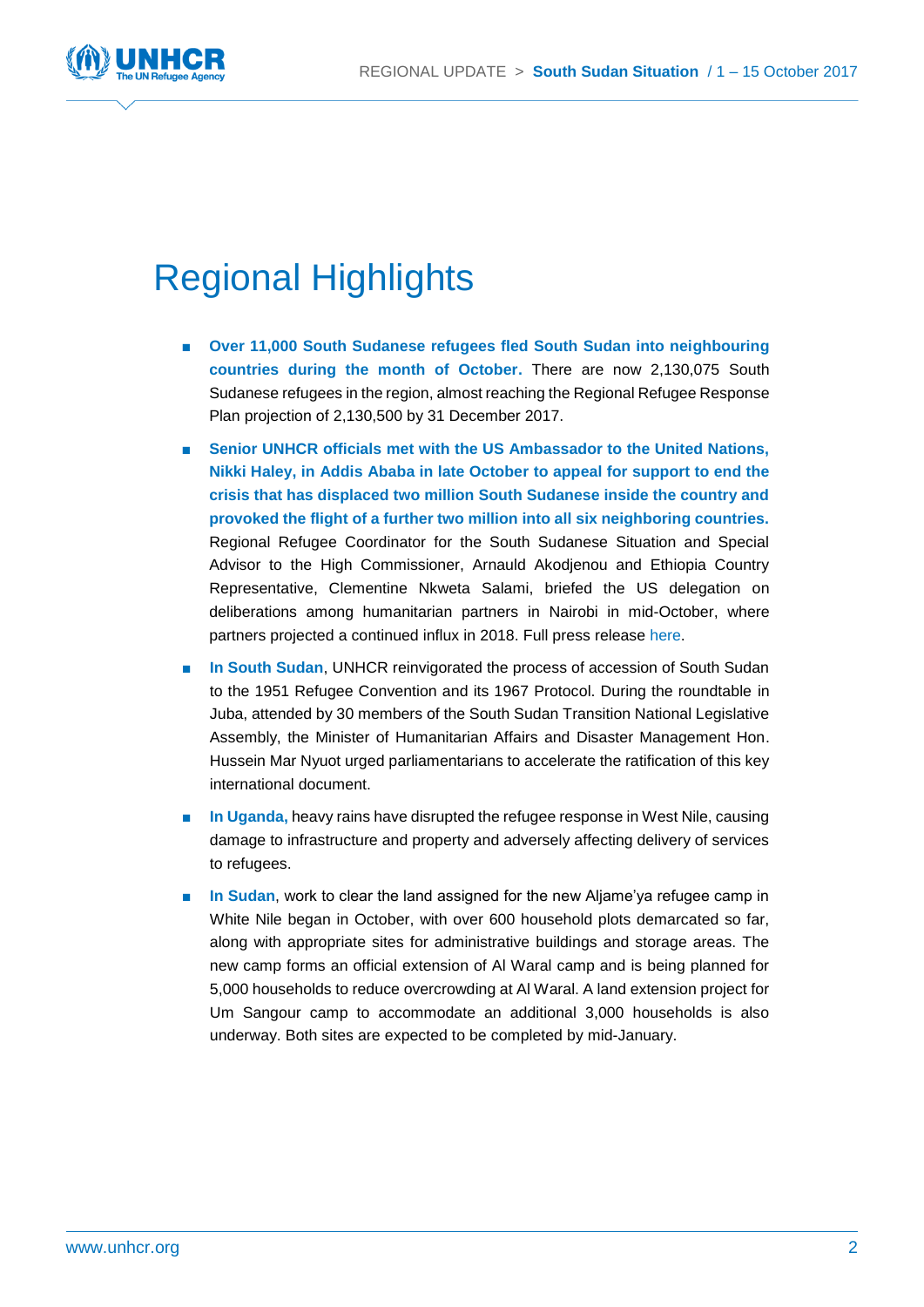

## Updates and Achievements

For more detailed information on the South Sudan situation response in specific country operations, kindly refer to the latest county updates, hyperlinked below and available on the portal: **[data.unhcr.org/southsudan](http://data.unhcr.org/southsudan)**



## **SOUTH SUDAN**

### **Latest developments**

- Members of the National Dialogue Steering Committee (NDSC) stated they **have faced logistical challenges in pursuing dialogue in the different communities.** They appealed to the international community for support and more coordination in travel arrangements, to enable the team implement its activities without further delays.
- The Ministry of Labor, Public Service, and Human Resource has adjusted **work permit rates for foreign workers, which will be implemented as of 1 November 2017.** Accordingly, all foreign professional and business class individuals, including foreign aid workers for national and international NGOs, are required to pay \$10,000, blue class employee \$2,000 while casual workers will pay \$1,000 annually. All foreign workers had been previously paid \$100.

- In Juba, UNHCR reinvigorated the process of accession of South Sudan to **the 1951 Refugee Convention and its 1967 Protocol.** During the roundtable attended by 30 members of the South Sudan Transition National Legislative Assembly, the Minister of Humanitarian Affairs and Disaster Management Hon. Hussein Mar Nyuot urged parliamentarians to accelerate the ratification of this key international document.
- **In Ajuong Thok, Unity, 33 men graduated from the four-month 'Engaging Men through Accountable Practices' training**. The men will sensitise communities on violence against women and the role men can play to minimise such abuse.
- In Unity, eight new SGBV cases were reported (six in Ajoung Thok and two in Pamir), with survivors provided with case management services.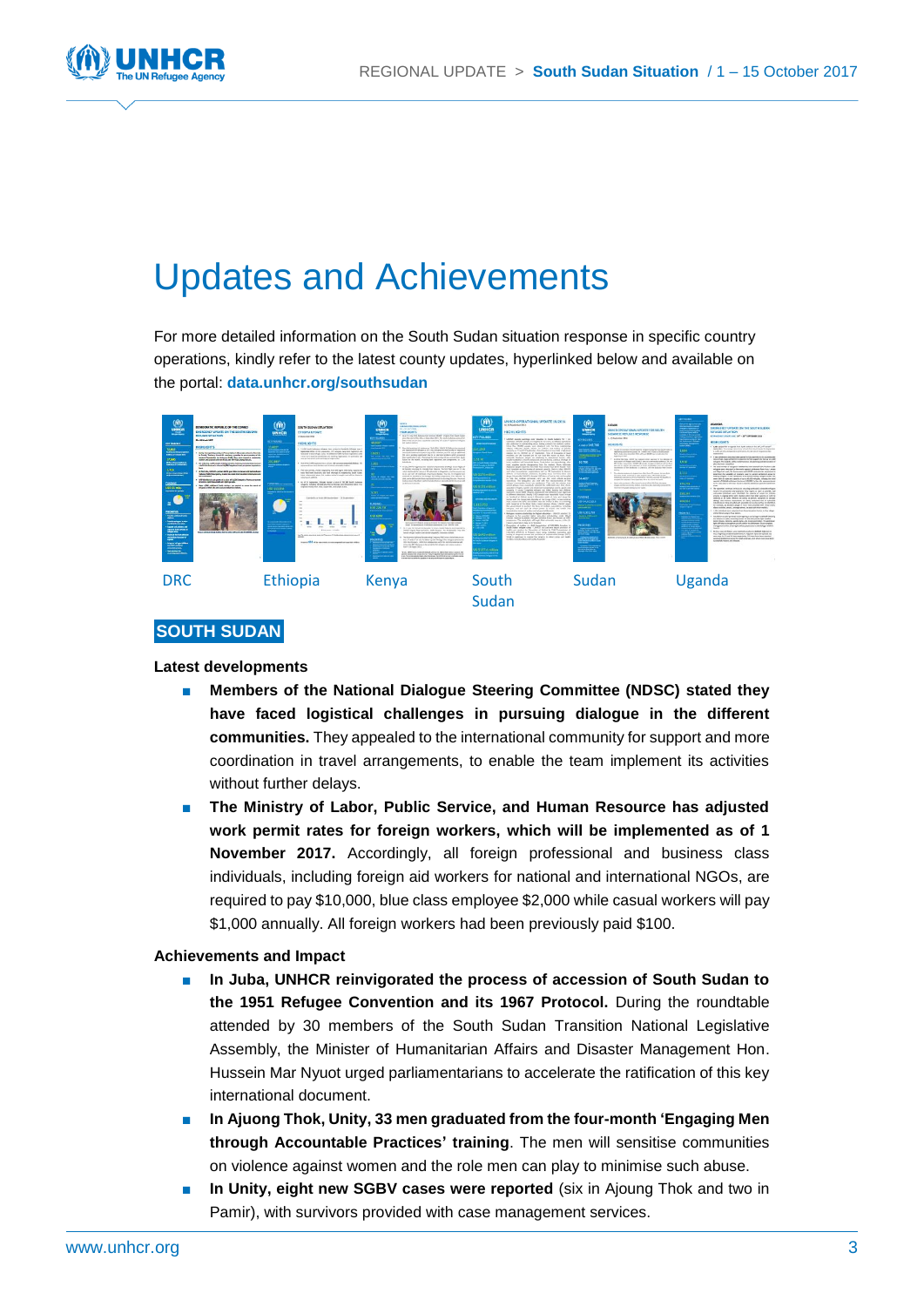

- In Pamir, UNHCR trained 31 Youth Peer Educators to carry out awareness on **SGBV through peer-to-peer sessions.** UNHCR also conducted Child Protection training for 60 staff from Lutheran World Federation (LWF) and UNHCR.
- **In Yei, UNHCR and its partner UMCOR recorded seven SGBV cases in Kukuyi,** Yago and Jabara refugee hideout locations (where refugees have been living since the attack on Lasu refugee settlement in September 2016) and Yei town. The survivors and their family members received psychosocial counselling.
- In Yusuf Batil and Doro refugee camps, UNHCR and Danish Refugee Council **(DRC) conducted a two-day refresher training for 67 focal points and advocates on SGBV**, including prevention, response and advocacy skills.
- In Yusuf Batil, Kaya and Doro refugee camps, Upper Nile, UNHCR and **partners Relief International (RI) and ACTED facilitated climate-smart nutrition-focused perma-gardening training for 190 refugees.** Five permagardens were established and refugees received tools and vegetable seeds.
- In Yusuf Batil and Gendrassa refugee camps, Upper Nile, UNHCR and **partners RI, ACTED, DRC, SCI, SP and Humanitarian Development Consortium (HDC) facilitated host community and refugee farmers participation in joint agriculture trade fairs.** At the event, 151 farmers exhibited agricultural produce including staple crops, vegetables, poultry and handicraft items. The event promoted market access and increased cash income for refugee and host communities, while creating awareness on livelihood interventions.
- **In Melut, UNHCR concluded the Comprehensive Household Survey for IDPs inside the POC and New Palouge Primary School Site** to ascertain actual return/relocation intentions and intended places of return. This will facilitate planning and preparation to support the possible relocations or return of the IDPs, with the overall aim of phasing out of the POC. Preliminary reports indicated that the majority of families in the Melut POC have expressed willingness to return to their place of origin. However, many have expressed concerns about the lack of security on the roads and preference for air transport.
- **In Mingkaman, UNHCR distributed sanitary kits to 1,000 IDP women and girls of reproduction age** as a result of identification done by UNHCR, HDC and South Sudan Women Empowerment Network (SSWEN).

## **Countries of Asylum**

## **CENTRAL AFRICAN REPUBLIC**

## **Achievements and Impact**

■ **During the reporting period, 72 refugee children were enrolled into public primary schools in Obo and provided with school kits**. The *Commission Nationale pour les Réfugiés* (CNR) continues to encourage refugees to enrol their children in local schools.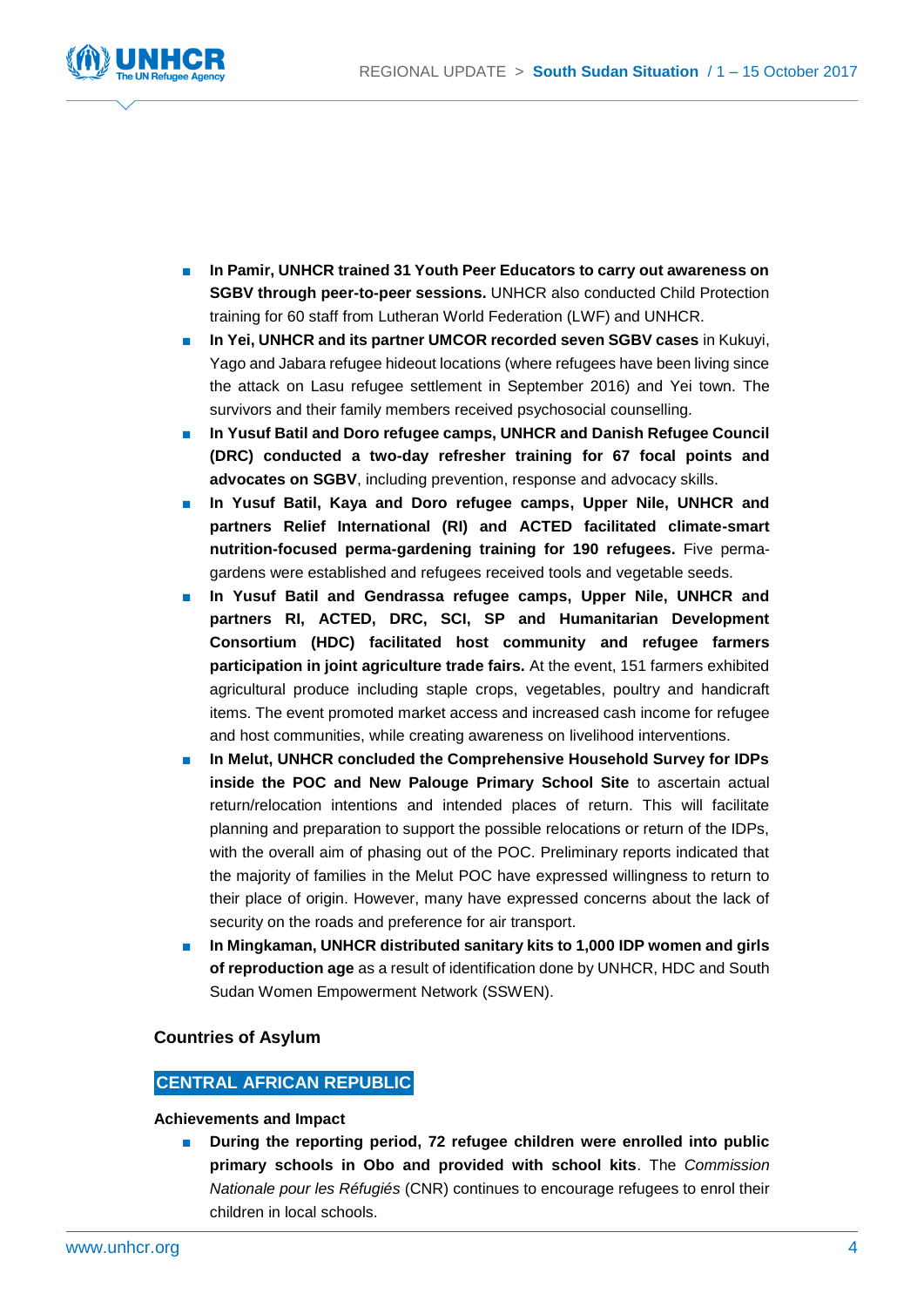

- On 20 October, the first three WFP trucks to use the new supply route from **Uganda arrived in Obo with food assistance.**
- **The construction of semi-permanent shelters for persons with specific needs continued.** Some 100 out of the 140 shelters planned through this programme have now been completed and are housing refugees. A further 20 families received construction kits, with technical support and guidance provided by UNHCR's partner Vision to Change the World (VCW).
- Sanitation facilities have now been put in place for nearly 3.5 hectares in the **refugee camp.** During the reporting period, the WASH team also chlorinated one hand pump in the camp.

## **DEMOCRATIC REPUBLIC OF THE CONGO**

### **Latest developments**

■ **A total of 652 South Sudanese refugees were biometrically registered in the DRC during the second half of October.** As for previous months, the majority (84 per cent) was registered at the Meri site (Haut-Uélé province) and a smaller number at the Biringi site (Ituri province). A total of 1,593 refugees were biometrically registered in the full month of October, representing an increase from the 1,074 registered in September. Refugees continued to report fighting and insecurity in South Sudan as their main reason for flight.

- UNHCR conducted a protection and security assessment of Aru territory's **border areas (Ituri province) during the reporting period**. Despite advocacy by UNHCR and its partners to promote the relocation to the Biringi site, where asylum seekers can be registered and receive assistance, many refugees still live in the border areas due to cultural ties, a desire to remain close to South Sudan and access to land for farming.
- **In an effort to strengthen local capacities, UNHCR and the National Commission for Refugees (CNR) trained local authorities in Aba (Meri site) on international refugee protection principles** aiming at fostering peaceful coexistence between refugees and host communities.
- **Since the beginning of the year, 107 cases of sexual and gender-based violence have been reported in Meri and 67 in Biringi.** While UNHCR provided the victims with medical and psychosocial assistance, access to justice proved to be challenging due to shortcomings or even absence of local judiciary structures.
- In Biringi refugee site, UNHCR handed over a primary school with three **classrooms and a health post to the local authorities and the facilities began operating.** The school can receive 180 refugees and children from the local community. In 2017, UNHCR completed six classrooms in Biringi and six at Meri site. The new health post replaced the temporary health post made of plastic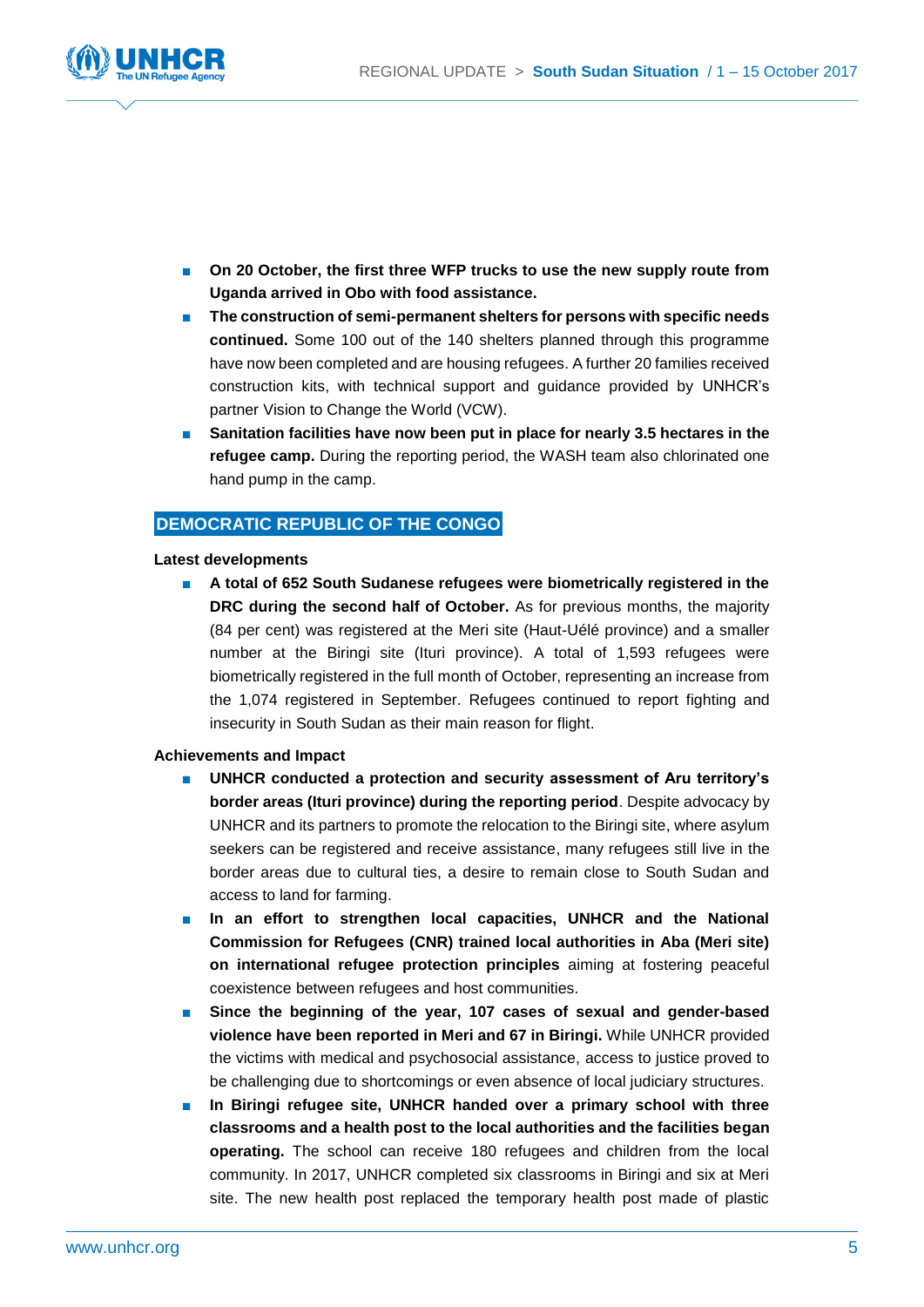

tarpaulins, and provides eight beds and cabinets for nutritional screenings, prenatal and other medical consultations, as well as a pharmacy.

Construction works began at the recently allocated Kaka refugee site near **the town of Dungu (Haut-Uélé province).** UNHCR provided refugees with building material and expert knowledge of an engineer for construction of a first group of 170 family shelters with latrines, which will house 500 refugees. UNHCR's partner African Initiatives for Relief and Development (AIRD) will assist the most vulnerable with shelter construction. Water access will be provided through new wells and a primary school and health post will be rehabilitated. Almost 300 refugees have settled on the grounds of the site since the beginning of October and are in desperate need of basic infrastructure and services, while others remain in the volatile border region waiting to be relocated.

## **ETHIOPIA**

### **Latest developments**

- 183 new arrivals were registered in the Benishnagul-Gumuz Region **(Assosa), while no new registrations in the Gambella Region during the reporting period.** In Gambella, 175 individuals, including 24 who missed the last relocation convoy, have signed up to relocate to Gure-Shembola camp (Assosa) in the next convoy.
- **All new arrivals since the recent major influx in September 2017 have undergone preliminary registration in Nguenyyiel Camp.** Level II registration has continued, with a total of 2,342 individuals (451 families) registered and issued with proof of registration documents to date.
- Some 60 per cent of all the new arrivals since in 2017 originated from Upper **Nile State** (Nasir, Longechuk, Mathiang, Ulang and Maiwut Counties), while 35 per cent came from Jonglei State (Uror, Akobo and Ayod Counties). The remaining five per cent fled from the Unity State.

- **Refugees in Tierkidi and other camps have started registering their lives' vital events, including births, marriage, divorce and death, as part of the nationwide rollout of the civil registration of refugees.** The President of the Gambella Peoples' National Regional State attended an event in Tierkidi camp to launch the rollout.
- **Preparations are ongoing in all refugee camps to mark the 16 Days of Activism against Sexual and Gender based Violence (SGBV)**, which begins on 25 November, under the theme: "Leave No One Behind – Working Together to End Sexual and Gender Based Violence".
- UNHCR partner World Vision inaugurated a secondary school in Jewi Camp, **addressing one of the major sectoral gaps.** The school will serve Grade 9 and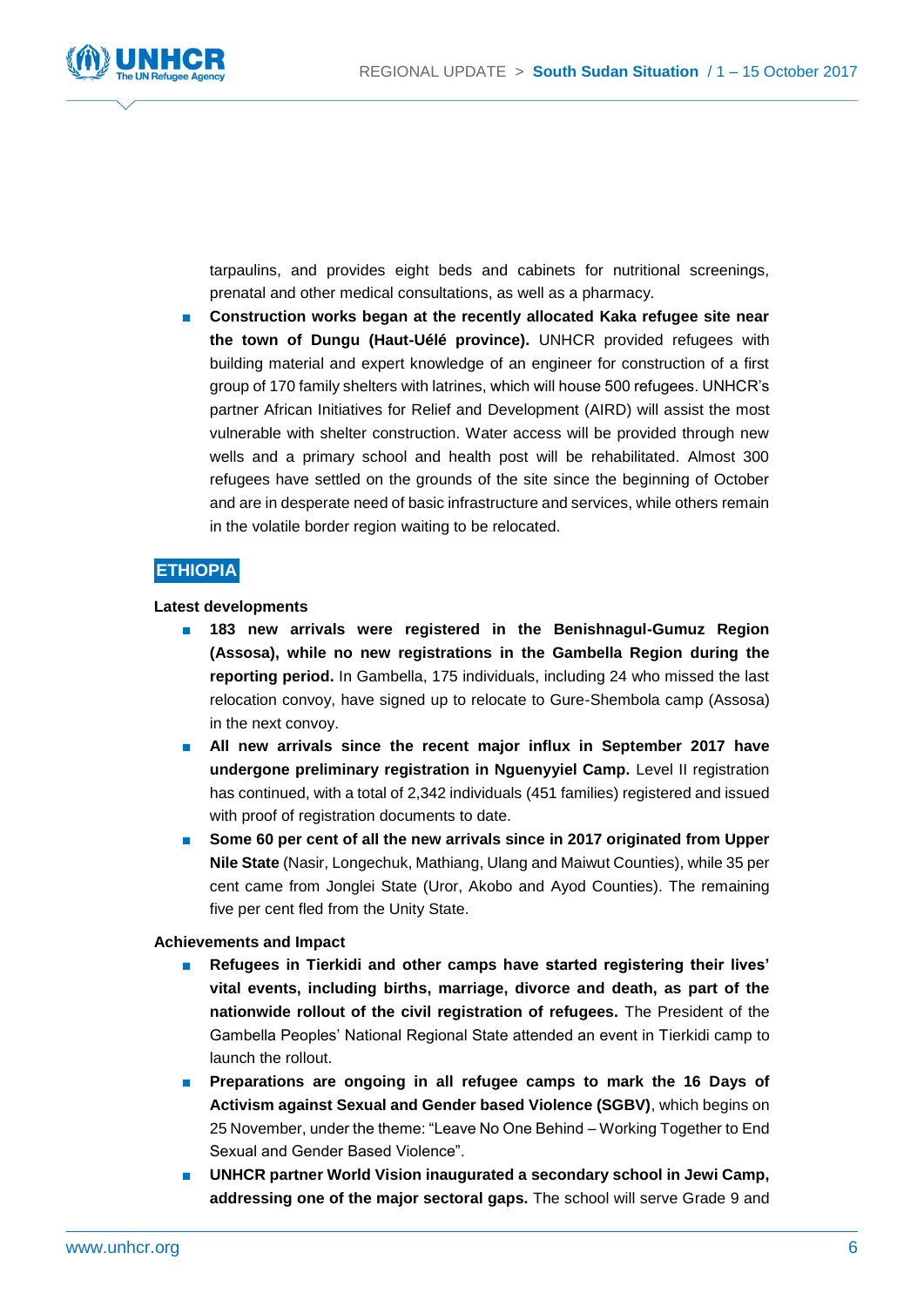

10 students from the refugee and host communities. World Vison also launched an Accelerated Learning Programme (ALP) for over-aged children in Jewi, with 751 students already registered to attend classes.

- **As part of the government's commitment to increase refugee children's primary school enrolment rate, the construction of temporary learning spaces has started in all the camps in Gambella**. The construction of eight blocks of 32 semi-permanent classrooms is also ongoing in Nguenyyiel Camp to accommodate more students.
- In Nguenyyiel camp, a new health post was opened to enhance access to **health services** while an additional facility is being established in Zone D, where the majority of the most recent new arrivals have been accommodated.
- In Pugnido camp, over 97 per cent of shelters (5,638) were sprayed with **indoor residual spray**, protecting 54,104 people from malaria.
- **An average of 16.5 litres of potable water per person per day was provided to refugees in the Gambella Region.** In Nguenyyiel Camp, an additional 292 emergency latrine stances, 140 new household latrines, 270 emergency bathing shelters and five permanent tap stands were constructed.
- All of the almost 30,000 recently arrived refugees in Nguenyyiel Camp have **been assigned to emergency shelters and issued with plots for setting up transitional shelters.** During the reporting period, 488 transitional shelters were constructed in the same camp, bringing the total to 2,228.

## **KENYA**

### **Latest developments**

■ **A total of 111,040 South Sudanese refugees are now hosted in Kenya,** including Kakuma, Kalobeyei, Dadaab and urban areas, surpassing the 2017 RRP projection of 108,000 South Sudanese refugees by 31 December 2018.

- Child protection activities were ongoing in Kakuma camp and Kalobeyei **settlement for all refugee children of various nationalities.** Child protection partners conducted a total of 702 home visits, reaching 4,220 (1,673 female) children in child headed households, foster families, those living with caregivers and other vulnerable children to establish their wellbeing and monitor their progress. A total of 2,367 children went through play therapy in Kalobeyei settlement to improve their psychosocial well-being and positively cope with challenges such as trauma. A further 6,170 children in Kakuma and Kalobeyei participated in child-to-child activity sessions.
- **Thirteen new cases of SGBV were reported among the South Sudanese refugee population.** All survivors were offered comprehensive medical and psychosocial support.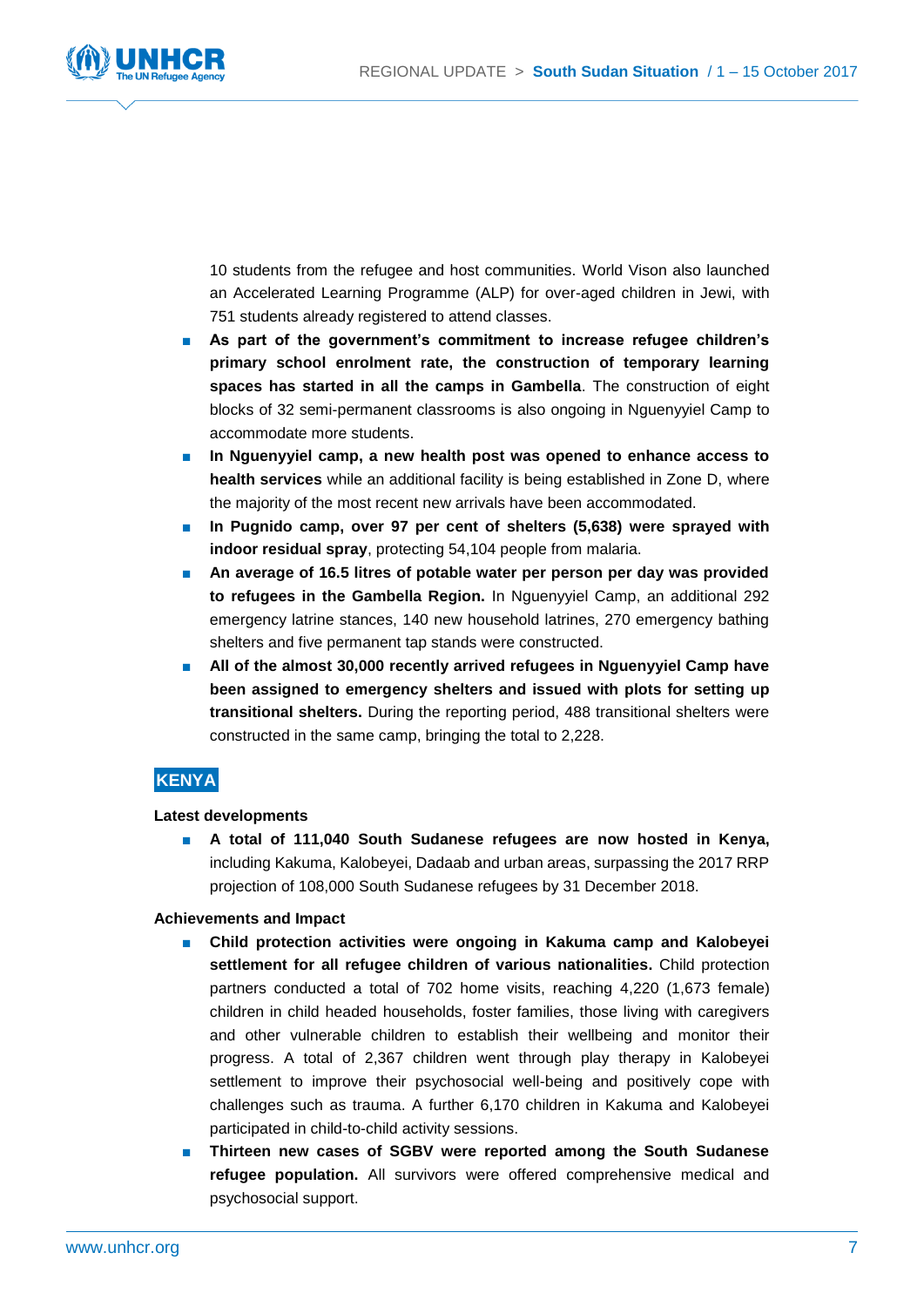

- **A total of 4,742 (1,231 female) refugee students sat for the 2017 Kenya Certificate of Primary Education** across 20 examination centres in Kakuma camp and Kalobeyei settlement.
- **The construction of permanent shelters is ongoing in Kalobeyei settlement.** UNHCR plans to complete 300 shelters by the end of the year. In October 2017, a total of 71 shelters were constructed. The permanent shelters will provide refugees and host community a dignified place to live and promote social integration.

## **SUDAN**

### **Latest developments**

- Work to clear the land assigned for the new Aljame'ya refugee camp in White **Nile began in October, with over 600 household plots demarcated so far, along with appropriate sites for administrative buildings and storage areas.** The new camp forms an official extension of Al Waral camp and is being planned for 5,000 households to reduce overcrowding at Al Waral. A land extension project for Um Sangour camp to accommodate an additional 3,000 households is also underway. Both sites are expected to be completed by mid-January.
- **Demolitions and forced relocations of refugees in Khartoum's 'Open Areas' continued during the reporting period.** On 23 October, local police demolished the makeshift shelters of 220 families living in the Haj Yousif open area, but were not relocated. UNHCR estimates that over 3,000 households have been relocated to Bantiu or Naivasha sites in 2017 so far, with an estimated current population at the Bantiu site of over 4,200 households (~21,000 individuals). UNHCR is urgently pushing for an inter-agency assessment of the open areas to ensure that support is better planned and offered by response partners. A draft assessment TOR has been shared with COR, HAC and state Community Voluntary Humanitarian Work department (CVHW), and initial planning workshops are underway with a tentative date for the assessment set for mid-November.
- **At the end of October, four hand pumps and a valve broke down at the Dar Batti settlement, North Kordofan, which has led to a critical water shortage affecting an estimated 12,000 refugees.** Currently, the state Government's Water & Environmental Sanitation department (WES) are rehabilitating two mini water yards, as well as the repair of two hand pumps. In the meantime, UNHCR and Care International Switzerland continue to truck 25,000L of water each day to the Dar Batti School, and UNHCR will support the trucking of 100,000L per day to the settlement from November, which will improve water supply access to a minimum of 7.5L per person per day until the rehabilitation work is completed.

### **Achievements and Impact**

■ In East Darfur, WFP and UNHCR conducted joint Cash Based Intervention **(CBI) assessments (25 September to 10 October) in Kario and Al Nimir**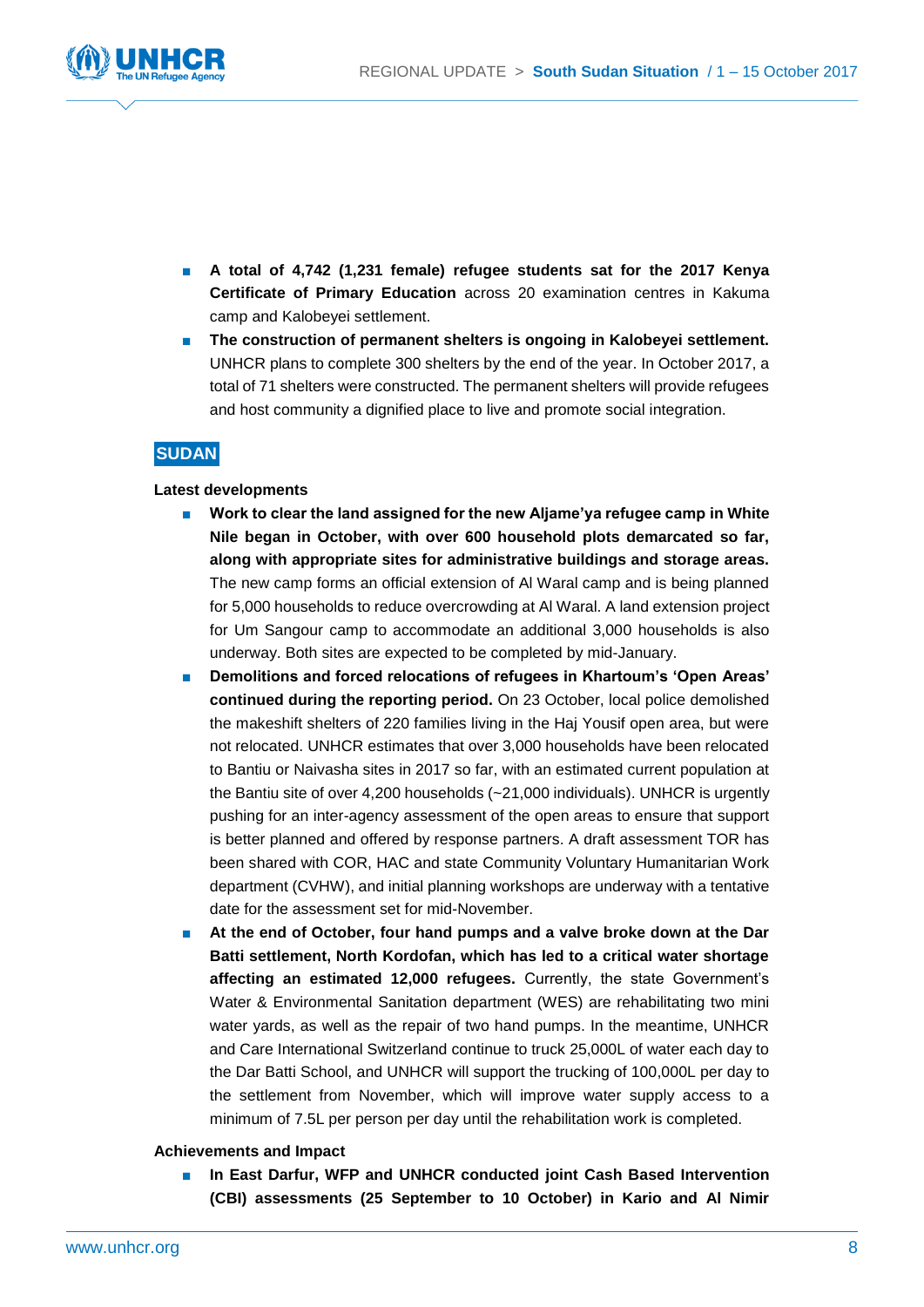

**refugee camps and local markets in Ed Daein** to assess the feasibility of CBI for food assistance to South Sudanese refugees**.** Data analysis is underway and a report of findings is expected to be finalized by end of November.

- **UNHCR's national partner El Ruhama Organizaton continued implementing a protection-based livelihoods programme for 45 women-head households from both the refugee and host communities in El Meiram and Kharasana**. The programme is supporting the women to establish small businesses through tea and traditional perfume making that can be sold in local markets.
- **WHO and Ministry of Health (MoH) have reported a significant decrease in cases of acute watery diarrhoea (AWD) across all states in Sudan.** Over the last two weeks, there have been no new cases of AWD among South Sudanese refugees in East Darfur, White Nile and South Kordofan. Response activities will continue until four-week consecutive zero case reporting is achieved nationwide in order to ensure the AWD outbreak has ended completely.
- In White Nile State, timely referrals saved the lives of 53 pregnant refugee **women in October suffering from a range of critical complications including antepartum hemorrhage, obstructed labour, anemia and malaria.** UNFPA supported the training of 80 medical service providers on reproductive health issues, including clinical management of rape, psychosocial support, standard obstetric care and maternal deaths protocols. UNFPA also led awareness sessions for 200 refugee women to enhance their understanding of reproductive health issues and inform them on where, when and how to access care.
- After several weeks of not being able to reach El Radom locality, South **Darfur, due to bad roads from the rainy season, WFP was finally able to deliver 206 MT of food supplies to feed over 24,000 refugees living in the settlements**. UNHCR anticipates that approximately 1,000 additional refugees are currently waiting in Kafia Kinji to transit to El Radom once road conditions improve.

## **UGANDA**

### **Latest developments**

- **A total of 3,512 South Sudanese refugees arrived in Uganda in October.** New arrivals continue to report ongoing fighting between armed groups, particularly in Kajo Keji and Yei counties, as their reason for flight. In Yei county, civilians were reportedly warned to leave their villages to avoid being caught up in the crossfire. Other reasons cited include hunger as a result of war and drought in South Sudan, and lack of access to basic services such as healthcare and education.
- **Heavy rains have disrupted the refugee response in West Nile, causing** damage to infrastructure and property and adversely affecting delivery of services.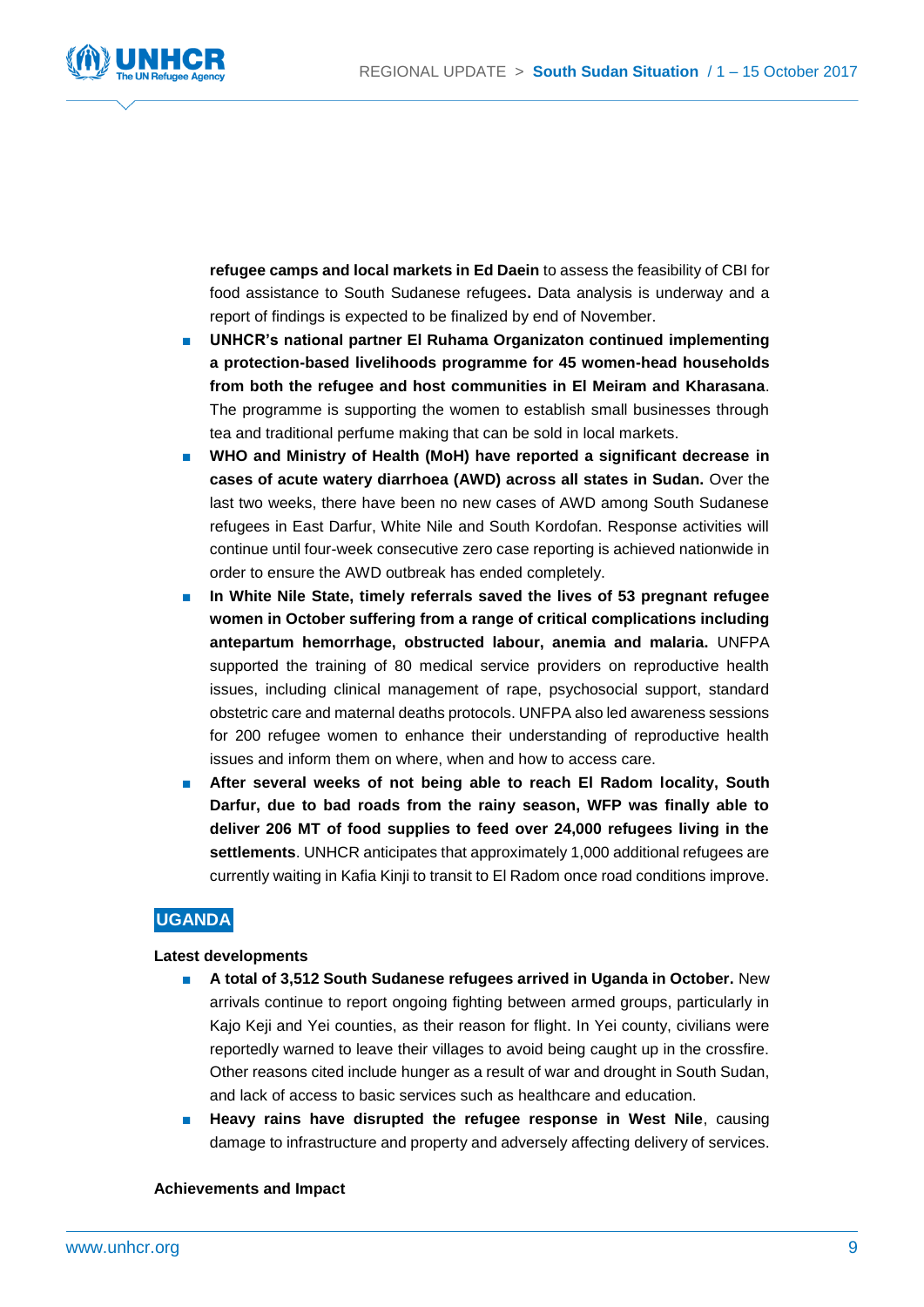

- **UNHCR and partners conducted an age, gender and diversity mainstreaming exercise in all 19 settlements in Adjumani.** Refugees were identified with the support of refugee community leadership structures, grouped according to age and gender and engaged in focus group discussions on specific thematic areas including SGBV, Child Protection, Education, Livelihoods, Food, Shelter, Environment, Energy, Health, WASH, Infrastructure, Security, and Peaceful Coexistence. The findings will be shared in due course.
- **In Lamwo, biometric registration commenced in Palabek settlement**. Continuous biometric registration is ongoing across the settlements.
- **As part of capacity building in Arua, case conferencing was initiated in Rhino Camp to orientate new child protection case workers in case management**. At the end of the conference, case workers were tasked to follow up the recommendations offered and provide feedback. In Lamwo, 40 Child Protection Committees were trained on case identification, documentation and reporting.
- In Bidibidi, a campaign to incorporate gender into livelihoods and other **sectors has improved multi-sectoral coordination of SGBV prevention and response**. As a result, two livelihoods partners have introduced gender and SGBV prevention activities into their programmes.
- In Arua, the construction of classrooms and teachers' accommodation is **ongoing** in villages 2, 3, 4 and 5 of Omugo settlement, Rhino Camp Extension.
- **World Mental Health Day was commemorated in Palabek Settlement, Lamwo,** with key activities including mental health assessment of refugees and humanitarian actors, review of those already receiving mental health care, health education with an emphasis on mental health promotion and prevention of mental illness and educative drama by the psychosocial support group. 94 individuals were evaluated and treated during the outreach.
- In Palorinya, Moyo District, prioritization of infrastructural development for **health centres in the settlement was completed.** Construction of health centre structures is now due to commence.
- The average safe water supply was 12 litres/person/day (l/p/d) in Imvepi and **Rhino, 15 l/p/d in Adjumani and Lamwo, and 16 l/p/d in Moyo.** In Bidibidi, a motorized water system was launched, making it possible for refugees to collect water from eight points. This is expected to greatly reduce reliance on water trucking.
- In Bidibidi, a distribution of essential non-food items commenced on 11 **October in Zone 4**, with a total of 30,328 individuals receiving soap, and 4,708 women and girls provided with sanitary pads and soap.
- In Arua, diverse initiatives to help refugees and host communities improve **their livelihoods and gain a measure of self-sufficiency continued, including agriculture, livestock breeding, income generation and vocational training.** The work included: monitoring the progress being made by village savings and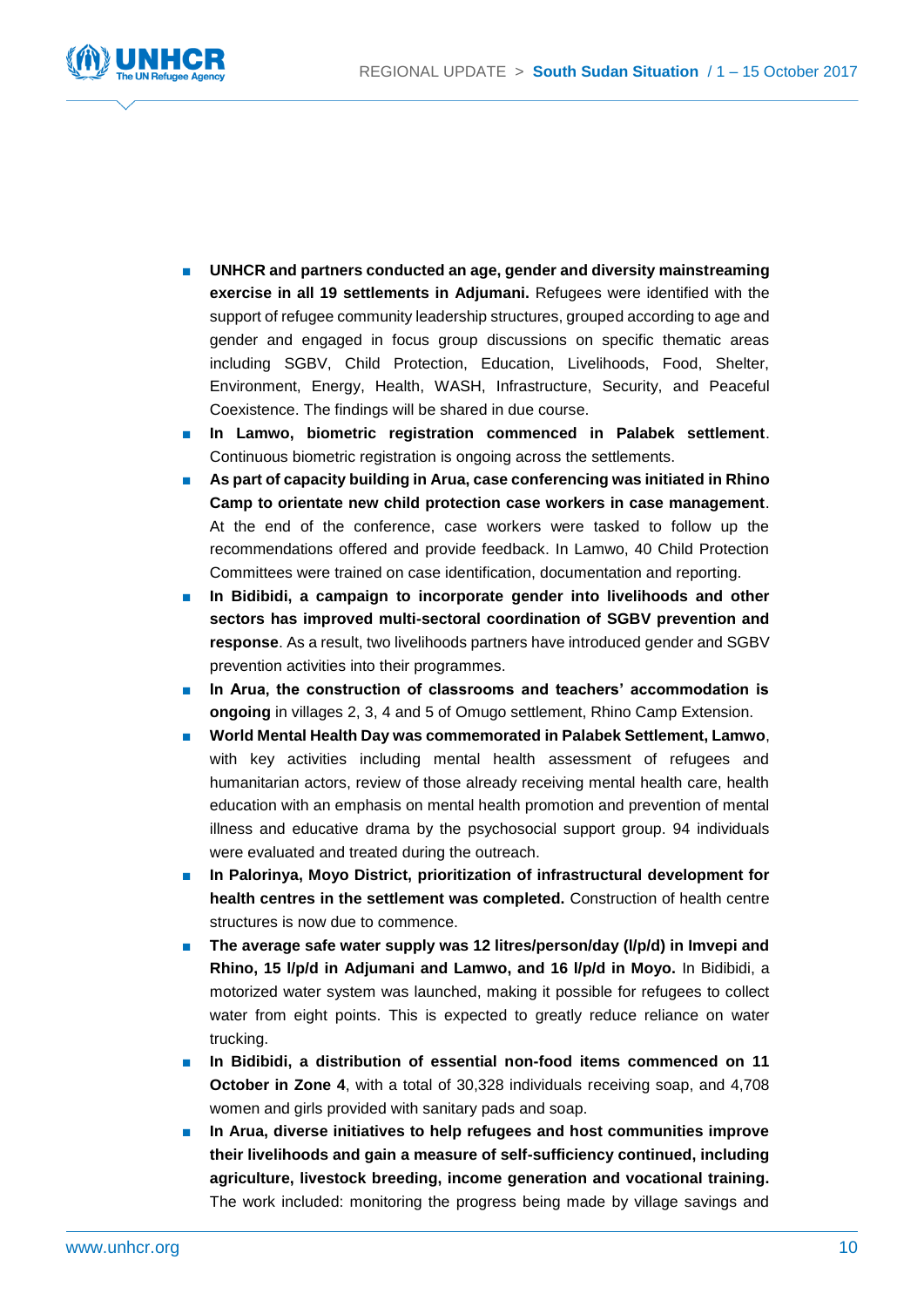

loans associations, as well as that of farmer field schools which were busy with harvests; training leaders of farmers' groups on leadership and group dynamics; involving young people in cash for work; delivering vegetable seed and farm tools in Omugo zone; monitoring grinding mills, hair salons, bakeries, piggeries, poultry and other income-generating projects; and enabling groups to gain access to cash grants to start or sustain their small businesses.

## Critical Needs and Priorities

## **DEMOCRATIC REPUBLIC OF THE CONGO**

**Protection:** UNHCR's access to a considerable number of asylum seekers and refugees in the border areas of the Dungu territory (Haut-Uélé province) remains very restricted due to ongoing incursions by armed groups. UNHCR provided direct assistance to the refugees in and around Dungu center whilst implementing partners assisted persons of concern in Duru, Bitima, Mogoroko and Doruma. Over the past three months, CNR and UNHCR identified an increasing number of ex-combatants among the asylum seekers during the screening exercises. CNR referred the individuals concerned to the Congolese authorities; however, in absence of appropriate infrastructures to host these ex-combatants their future remained unclear.

**Shelter:** 5,570 families in Meri and 560 in Biringi urgently require an individual shelter. They live in overcrowded transit hangars or are hosted in huts of other refugees or Congolese host families. Only 39 per cent of all families in Meri and 61 per cent in Biringi have a family shelter.

## **ETHIOPIA**

**Shelter:** Limited transitional shelter solutions available to a large number of refugees settled in camps around Gambella continues to be a major challenge, with many families remaining in emergency shelters for an extended period of time.

**Camp Coordination and Camp Management:** Access to most parts of Nguenyyiel Camp remains a challenge especially during the rainy season. More access gravel roads and drainage channels need to be constructed to address the problem.

## **KENYA**

**Education:** Inadequate education facilities, including classrooms, toilets, desks, WASH and play facilities, is causing school congestion and preventing the enrolment of out-ofschool children. An insufficient number of teachers and the low number of female teachers, limited training opportunities, and low remuneration is also affecting education quality.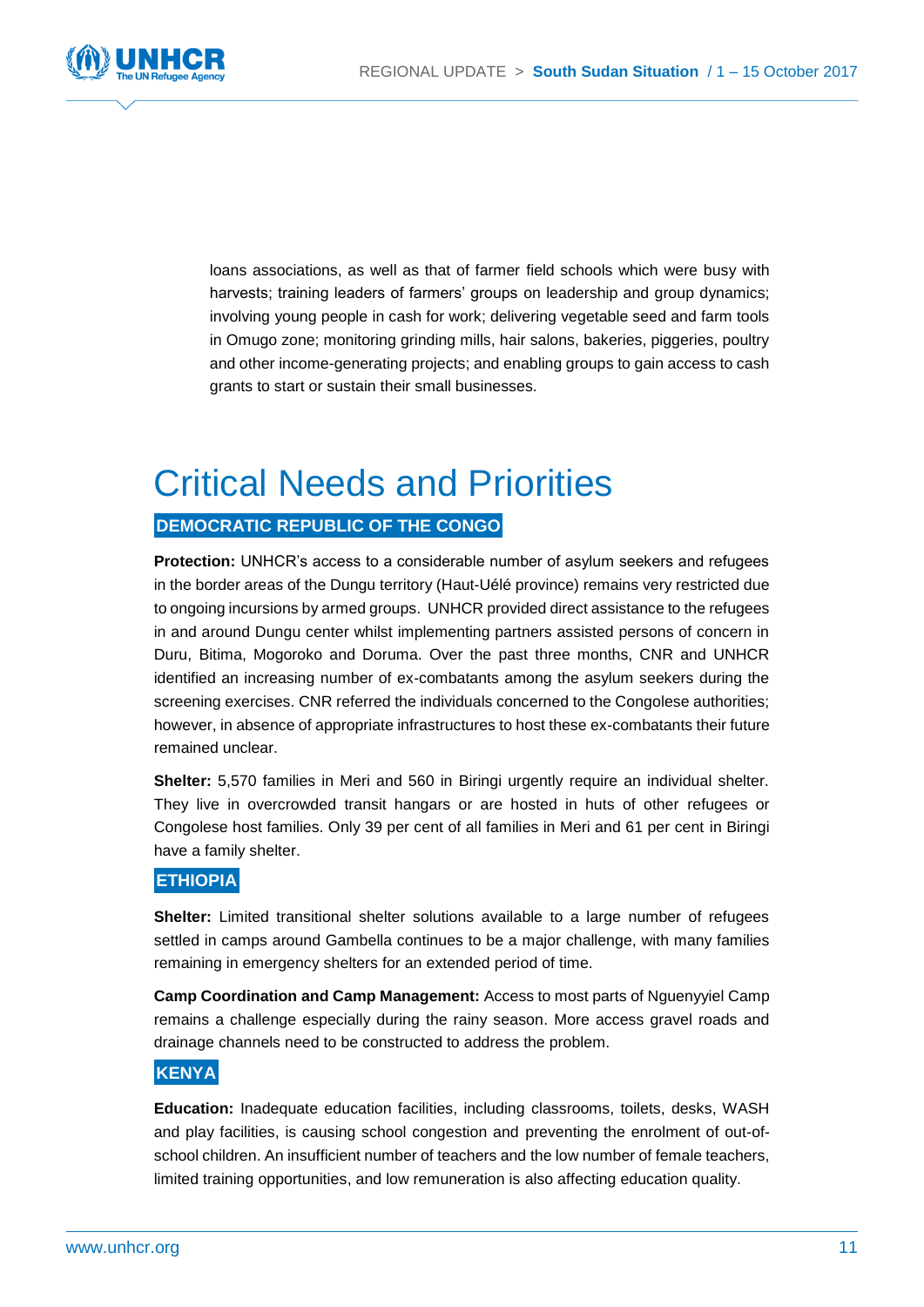

**Shelter:** Approximately 8,000 families live in temporary shelters in Kalobeyei. With the provision of 800 permanent shelters by the end of 2017, the need for adequate shelters will continue to be significant. Approximately 2,000 new arrivals have been provided with family tents in Kakuma camp, which need to be replaced with more adequate shelters.

## **UGANDA**

**Protection:** Issues with network speed are slowing down the registration process. Children in foster care are not receiving sufficient school materials and financial support, adversely affecting their education.

**Education:** In Rhino Camp, delays in the delivery of school materials are impacting learning.

**Health:** In Bidibidi, there is a need for motorcycles to facilitate outreach activities. The district requires stocks of tuberculosis and antiretroviral (ARV) drugs to be replenished. Mapping of pregnancies, identification of traditional birth attendants and the training of health workers on basic emergency obstetric care must be implemented to reduce maternal mortality. Adjumani District Hospital, which handles a high caseload of referrals from the refugee community, requires structured support to mitigate shortages of staff, medicines and health supplies.

**Nutrition:** In Imvepi, there is a high defaulter rate in the targeted supplementary feeding programme, which adversely affects the recovery of beneficiaries. Village health teams have been trained in community nutrition services and are monitoring defaulters. In Rhino Camp, health facilities continue to experience shortages in nutrition supplies.

**Shelter and NFIs:** Incomplete packages of non-food items remain a challenge, with stocks of items such as solar lamps, blankets, soap and mats needing replenishment.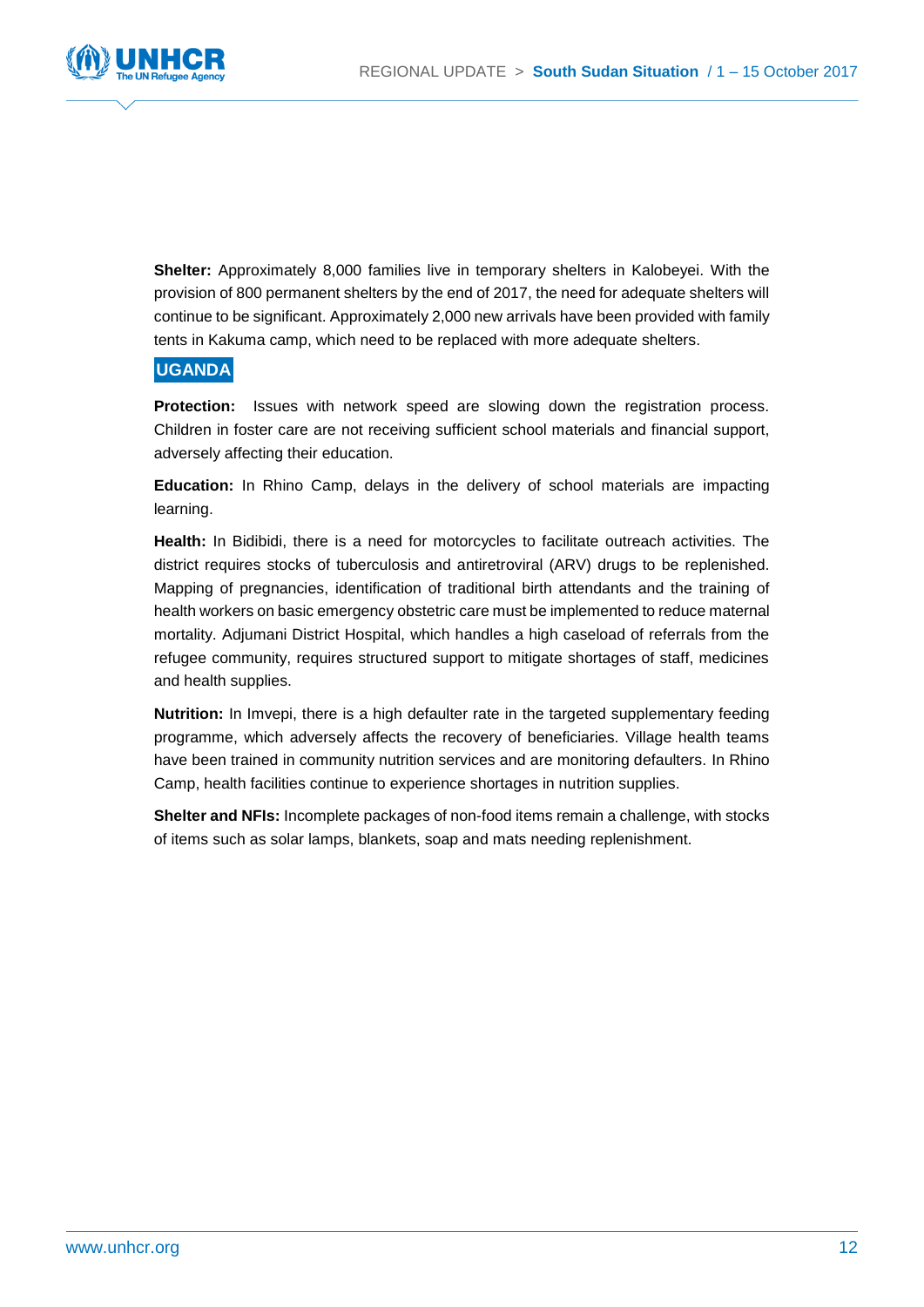

## Financial Information

UNHCR is very grateful for the financial support provided by donors who have contributed to their activities with unearmarked and broadly earmarked funds as well as for those who have contributed directly to the operation.

## **Donors who have contributed to the operation:**

- United States of America
- Germany
- United Kingdom
- European Union
- Japan
- CERF
- Norway
- Denmark
- Australia
- Sweden
- Finland
- **Private Donors Germany**
- Ireland
- Austria
- Educate a Child Programme
- UNIQLO Co. Ltd
- Canada
- Belgium
- **IKEA Foundation**
- IGAD
- Church of Jesus Christ of Latter-Day Saints
- Missionarie del Sacro Cuore di Gesù
- Luxembourg
- UNDP
- Private Donors Australia
- **Nando Peretti Foundation**
- Country-Based Pooled Funds
- Private Donors Switzerland
- United Arab Emirates
- France
- Bill & Melinda Gates Foundation
- African Union
- **Private Donors Sweden**
- International Olympic Committee
- U.N. Foundation (UNFIP)
- Private Donors Canada
- Private Donors Spain
- Private Donors Japan
- Private Donors China
- Private Donors USA
- Private Donors Italy
- Private Donors United Kingdom
- Holy See
- Private Donors United Arab Emirates
- **Private Donors Brazil**
- Private Donors Austria
- Private Donors France

## **Funding (in million USD)**

A total of 282.4 million has been funded as of 27 October 2017